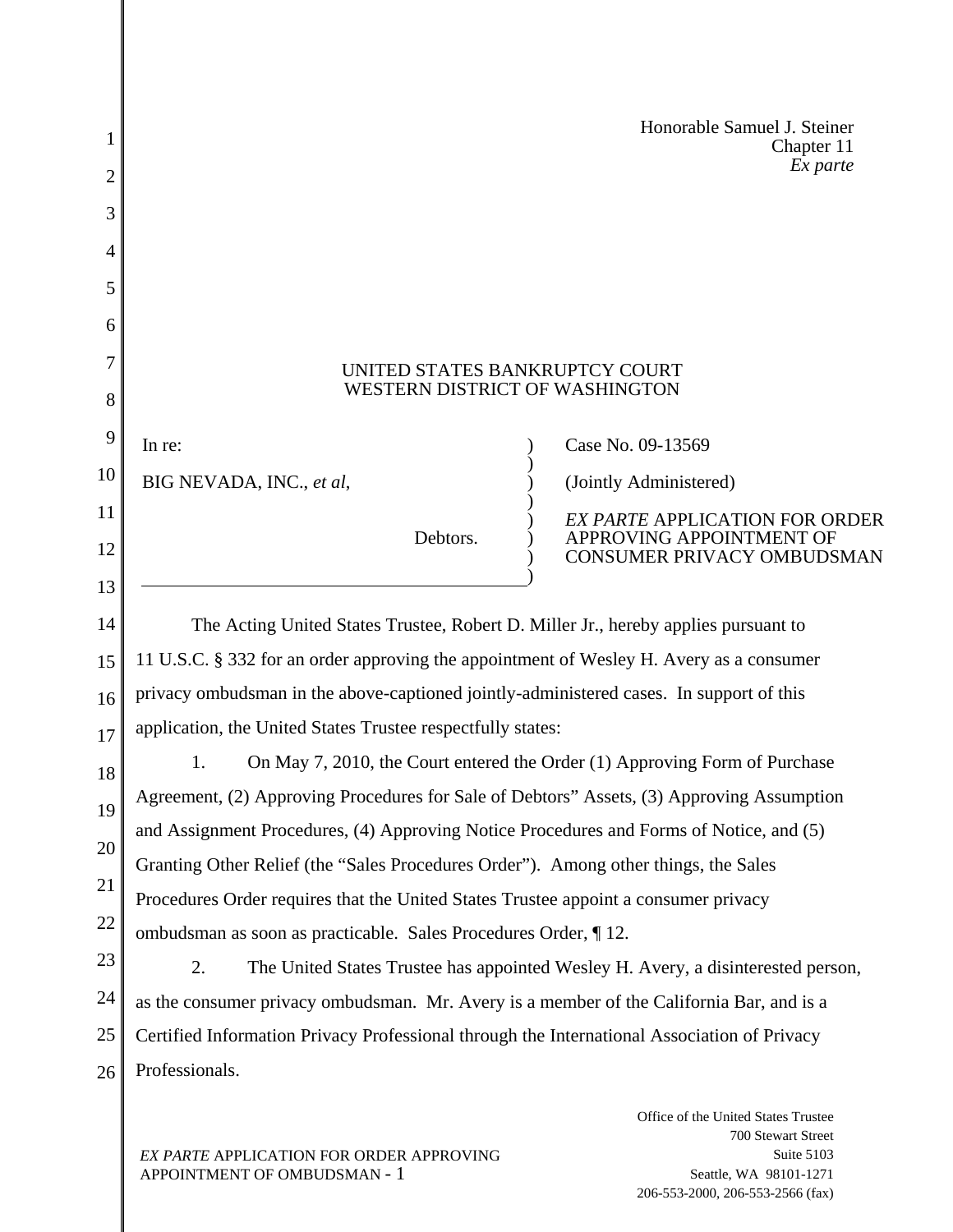1 2 3 4 5 3. To the best of the United States Trustee's knowledge, Mr. Avery's connections with the debtors, creditors, and any other parties in interest, their respective attorneys and accountants, the United States Trustee, and persons employed in the Office of the United States Trustee are limited to the connections set forth in the attached Ombudsman's Acceptance and Declaration.

6 7 8 9 10 11 4. The United States Trustee, after consultation with counsel for Grant Thornton Limited, the receiver and foreign representative for the fifteen subsidiaries of Washington Gaming, Inc. (the "Receiver"), proposes that the Receiver be authorized to pay the reasonable fees and costs of the Ombudsman without further order unless a dispute arises regarding those fees and costs between the Receiver and the Ombudsman, in which case the Ombudsman shall file and set for hearing his application for allowance and payment of the applicable fees and costs.

12 13 14 WHEREFORE, the United States Trustee requests that the Court enter an *ex parte* Order approving the appointment of Wesley H. Avery as a consumer privacy ombudsman in this case. Dated this  $20^{th}$  day of May, 2010.

15 16 17 18 19 20 21 22 23 24 25 26 Respectfully submitted, ROBERT D. MILLER JR. ACTING UNITED STATES TRUSTEE /s/ Martin L. Smith Martin L. Smith, WSBA #24861 Attorney for the United States Trustee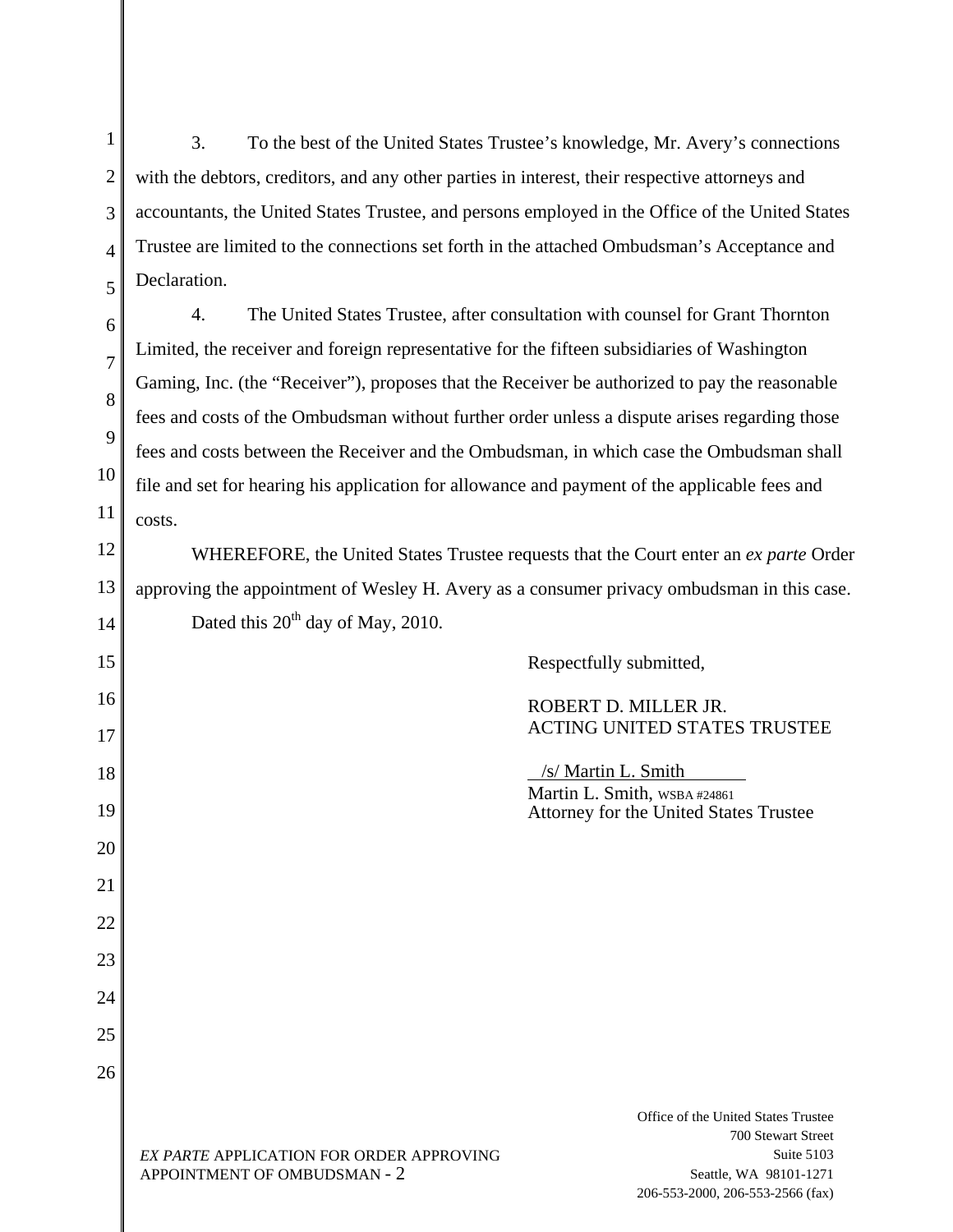| Ł       | Honorable Samuel J. Steiner<br>Chapter 11                                                                                                                                                              |
|---------|--------------------------------------------------------------------------------------------------------------------------------------------------------------------------------------------------------|
| 2       | Ex parte                                                                                                                                                                                               |
| 3       |                                                                                                                                                                                                        |
| 4       |                                                                                                                                                                                                        |
| 5       |                                                                                                                                                                                                        |
| 6       |                                                                                                                                                                                                        |
| 7       | UNITED STATES BANKRUPTCY COURT<br>WESTERN DISTRICT OF WASHINGTON                                                                                                                                       |
| 8       |                                                                                                                                                                                                        |
| 9       | Case No. 09-13569<br>In re:                                                                                                                                                                            |
| 10      | (Jointly Administered)<br>BIG NEVADA, INC., et al,                                                                                                                                                     |
| $_{11}$ | <b>CONSUMER PRIVACY</b><br>Debtors.<br>OMBUDSMAN'S ACCEPTANCE AND                                                                                                                                      |
| 12      | <b>DECLARATION</b>                                                                                                                                                                                     |
| 13      |                                                                                                                                                                                                        |
| 14      | I hereby accept appointment as consumer privacy ombudsman in the above-captioned                                                                                                                       |
| 15      | case. As the ombudsman, I agree to undertake the duties and responsibilities of the appointment<br>as set forth in $11 \text{ U.S.C. }$ § 332. A copy of my curriculum vitae is attached.              |
| 16      | To the best of my knowledge, I am a disinterested person within the meaning of                                                                                                                         |
| 17      | $11 \text{ U.S.C.}$ \$101(14), and am eligible and competent to perform the duties of consumer privacy                                                                                                 |
| 18      | ombudsman. I have no connections with the debtors, creditors, and any other parties in interest,                                                                                                       |
| 19      | their respective attorneys and accountants, the United States Trustee, and persons employed in                                                                                                         |
| 20      | the Office of the United States Trustee, except as follows: None                                                                                                                                       |
| 21      | I certify under penalty of perjury that the foregoing is true and correct.                                                                                                                             |
| 22      | Dated this 21 <sup>st</sup> day of May, 2010, at Valencia, California.                                                                                                                                 |
| 23      | Respectfully submitted,                                                                                                                                                                                |
| 24      |                                                                                                                                                                                                        |
| 25      |                                                                                                                                                                                                        |
| 26      | Wesley H. Avery                                                                                                                                                                                        |
|         | Office of the United States Trustee<br>600 Park Place Building<br>1200 Sixth Avenue<br><b>OMBUDSMAN'S ACCEPTANCE AND DECLARATION - 1</b><br>Seattle, WA 98101-3100<br>206-553-2000, 206-553-2566 (fax) |

 $\sim$   $\sim$ 

 $\label{eq:1} \hat{X}(\hat{X}) = \text{superspace}(\hat{X}) \hat{X} = \text{supp}(\hat{X}) \text{supp}(\hat{X}) \hat{X}$ 

 $\sim$   $\sim$   $\sim$ 

 $\sim$   $\sim$ 

 $\mathcal{A}(\mathcal{A})$  , and  $\mathcal{A}(\mathcal{A})$  , and